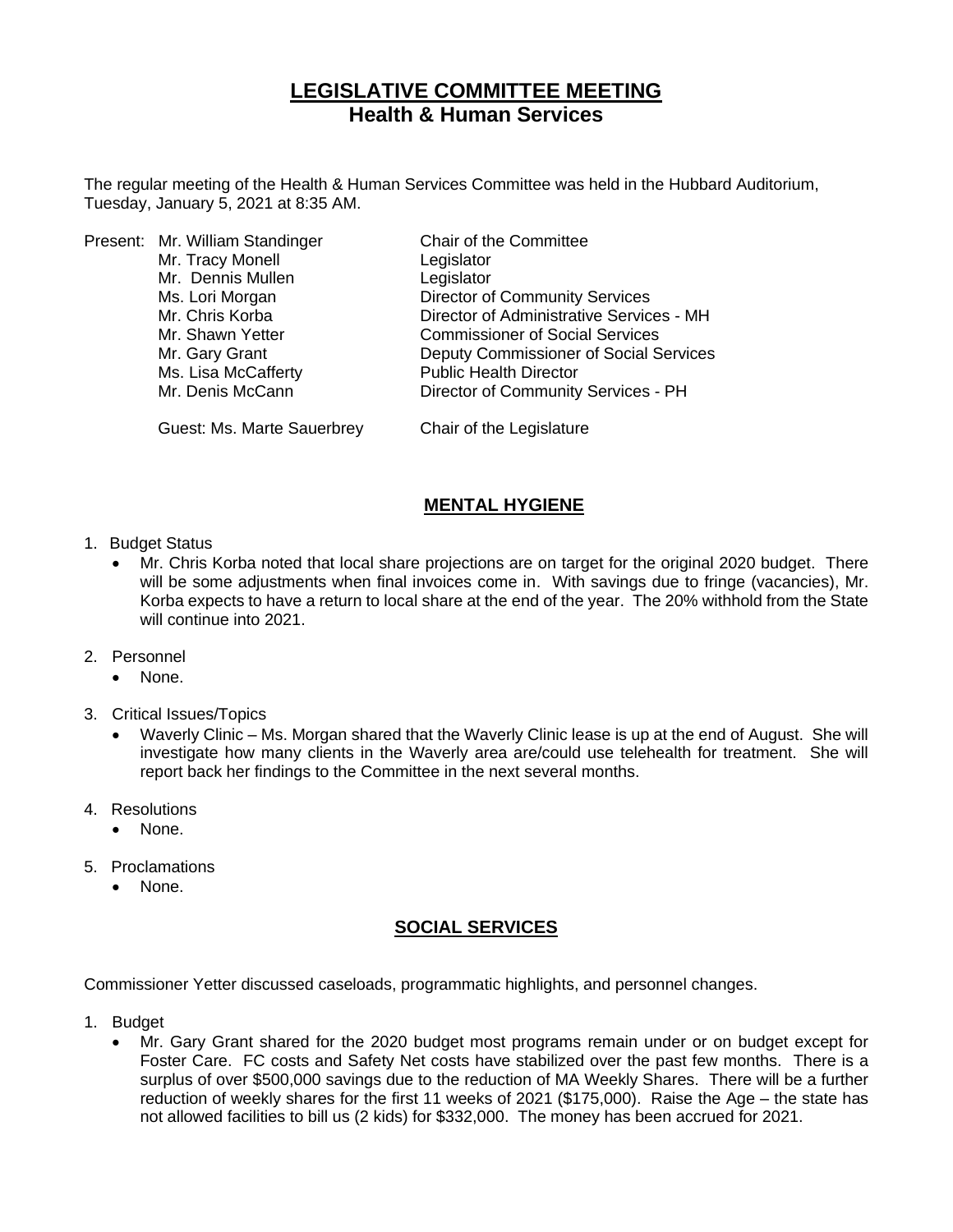• Legislator Standinger asked for a motion to approve the December 8, 2020 HHS Committee minutes as written. Motion made by Legislator Monell. Seconded by Legislator Mullen. Motion Carried.

### 2. Caseloads

- During December, Cash Assistance caseloads increased 6 cases, with Family Assistance increasing 1 case and Safety Net increasing 5 cases. Cash Assistance is down 9% for the year.
- MA-Only decreased 16 cases.
- MA-SSI decreased 7 cases.
- Total Individuals on Medicaid remained flat at 3,684.
- SNAP cases increased 11 cases.
- Day Care remained flat at 104 cases. Day Care is down 17% for the year as a result of more people being at home.
- Services increased 2 cases.
- See Caseload Summary.
- 3. Programmatic Highlights
	- Tioga Career Center Report Unemployment rates in Tioga remain lower than the NYS and Federal rates.
	- Emergency Shelter Grant (\$205,000) will only assist people with rent due to COVID-19.
	- DSS will be moving from the State system to the County system (VDI). Mr. Grant will be meeting with Doug. Legislative Chair Sauerbrey suggested that Mr. Grant include Legislator Sullivan in the discussions with IT.
	- Homeless "Code Blue" law discussed. When the average temperature is below 32 degrees, DSS must find housing (hotel) for homeless. Commissioner Yetter does not believe there has been any significant increase in the number of homeless in Tioga County.
- 4. Personnel Changes
	- Megan Weed, Caseworker, last day 12/3/2020.
	- Christopher Kallin, SCU Coordinator, retired 12/4/2020.
	- Candis Seeley, Caseworker, started 12/7/2020.
	- Casey Yelverton, Caseworker, started 12/7/2020.
	- Jennifer Warner, Accounting Associate II, last day 12/7/2020.
	- Angela Figgs, Sr. Caseworker, last day 12/11/2020.
	- Anita Teed, SCU Coordinator, promoted 12/21/2020.
	- Duwan Baker, OSI (HEAP Temp.) last day 12/24/2020.
	- Amy Eiklor, SWE, last day 12/30/2020.
- 5. Resolutions
	- 2021 Staff Changes.
	- Recognize June Sisenstein's 24 Years of Service to Tioga County Dept. of Social Services.
	- Authorize Position Reclassification.
- 6. Proclamations
- None.

# **PUBLIC HEALTH**

Ms. Lisa McCafferty presented highlights and resolutions.

- 1. Budget Status
	- Mr. Denis McCann noted that for 2020 TCPH is tracking well; and expects to have a return to local share. Expenses and Revenues are still coming in. Mr. McCann will be working with Stephanie at the Treasurer's office on the large revenue accruals and rollover of grants. EI escrow has over \$100,000 in savings.